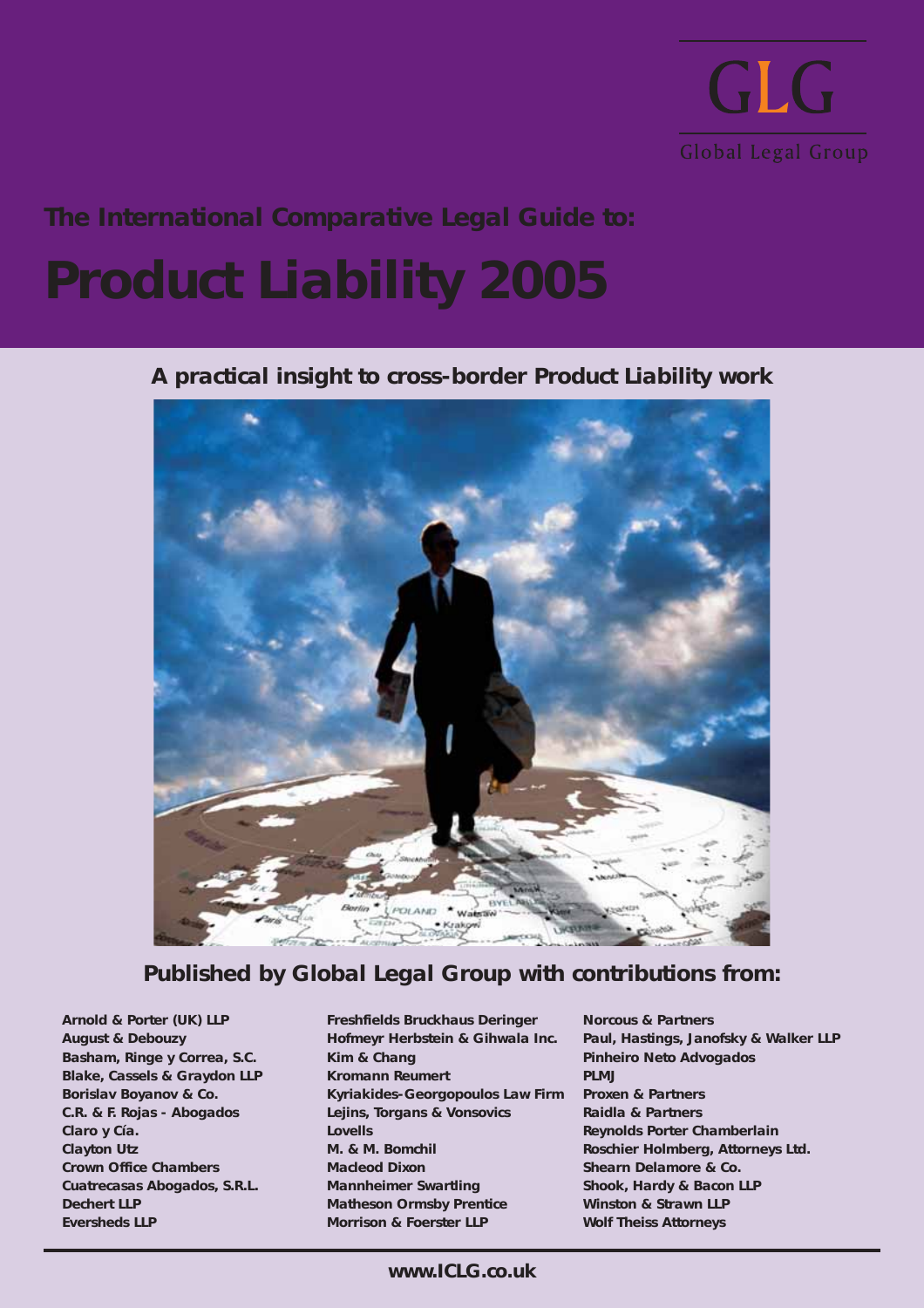### **Foreign Litigants in American Courts: How Foreign Parties can Sue, and be Sued, in the United States Joseph K. Hetrick**



**Stuart A. Weiss**



**Dechert LLP**

#### **I. Introduction**

Jurists have characterised foreign litigants as behaving as if they were moths "drawn to light" when describing the litigants' attraction to American courts. *Smith Kline & French Labs v. Bloch*, 2 All ER 72, 74 (Eng. 1983). Foreign litigants often believe that if they are able to litigate in the U.S., then they stand to "win a fortune" with almost no cost or risk to themselves because of laws concerning contingency fees, liberal discovery rules, and high damage awards. *Id*. While this view is perhaps an overexaggeration, plaintiffs in the United States do enjoy a panoply of substantive and procedural advantages that they do not possess in civil systems, such as most in Europe and the Far East or, for that matter, in many Common Law systems. In recent decades, American plaintiffs have increasingly learned to profit from these advantages. With these well-publicised successes, both foreign and domestic plaintiffs naturally began seeking access to American federal and state courts.

#### **II. Lure of the American Forum**

It is not one factor that leads foreign plaintiffs gladly to accept the inconvenience of bringing suit across oceans, but rather a broad range of factors. These include the possibility of large damage awards, including punitive damages, the availability of jury trials, liberal pleading rules, broad discovery tools and the option to bring claims on a contingency fee basis.

Any discussion of product liability litigation in American courts cannot fail to notice the increasingly fabulous damage awards granted by juries in recent years. Damages in America are calculated on two principle bases: compensatory and punitive. Compensatory damages are meant to have a basis in the actual harm suffered. However, the addition and expansion of the concept of "pain and suffering" has muddied the waters somewhat. Compensation for lost wages and similar traditional categories of compensatory damages are clearly tethered to concrete figures. A determination of what is fair compensation for "pain and suffering" lacks a similar anchor.

Departing further from the realm of the quantifiable, the concept of punitive damages allows a jury to impose further damages on top of compensatory damages. In order to qualify for punitive damages, plaintiffs must make a

threshold showing of certain egregious behaviour on the part of the defendant. This requirement has not always proven to be daunting in the product liability setting.

Further assisting plaintiffs in United States courts, judgments of whether to impose liability, and how much to award in damages, generally fall to a jury of laymen. In most contexts, plaintiffs in product liability actions do not even need to clear any meaningful substantive hurdles in order to receive a jury trial. Rather, plaintiffs generally have a "right" to a jury, under the federal and many state constitutions, unless they choose to waive that right. It virtually goes without saying that an injured person or group of people might prefer to place their claims before a panel of their peers, rather than an impartial (and arguably conservative) judge, particularly when (as in a product liability action) their opponent is a large international corporation.

Well before a trial even reaches a jury, however, plaintiffs enjoy significant advantages through the use of what are, generally speaking, liberal pleading rules. A plaintiff often may not need to spell out a well-articulated theory of the case to be able to move forward with the litigation. In most American courts, a plaintiff need only make the barest allegations to survive a motion to dismiss. This practice, called "notice pleading," requires only a "short and plain statement of the grounds" for why the court has jurisdiction and the reasons the plaintiff should recover. *See* FED. R. CIV. P. 8(a) (West 2005). Even the model complaint offered by the Federal Rules of Civil Procedure contains only three paragraphs, which assert merely the basis for jurisdiction, the nature of the injury, and a demand for damages. Plaintiffs need not provide any other information in order to commence their suit and start the wheels of a civil action turning.

Once a plaintiff files a complaint and survives any motions to dismiss, he finds himself armed with the considerable powers of American discovery tools. He may now develop his case by demanding that a defendant produce huge volumes of documents, answer written questions and produce witnesses for examination. *See* FED. R. CIV. P. 26- 37 (West 2005). Bearing the costs of meeting discovery obligations in a U.S. court can prove extraordinarily expensive for defendants who, in product liability actions, tend to have the bulk of relevant documents and witnesses in their possession or their employ. This expensive burden provides a strategic advantage to plaintiffs; as soon as litigation begins, costs borne by defendants rise no matter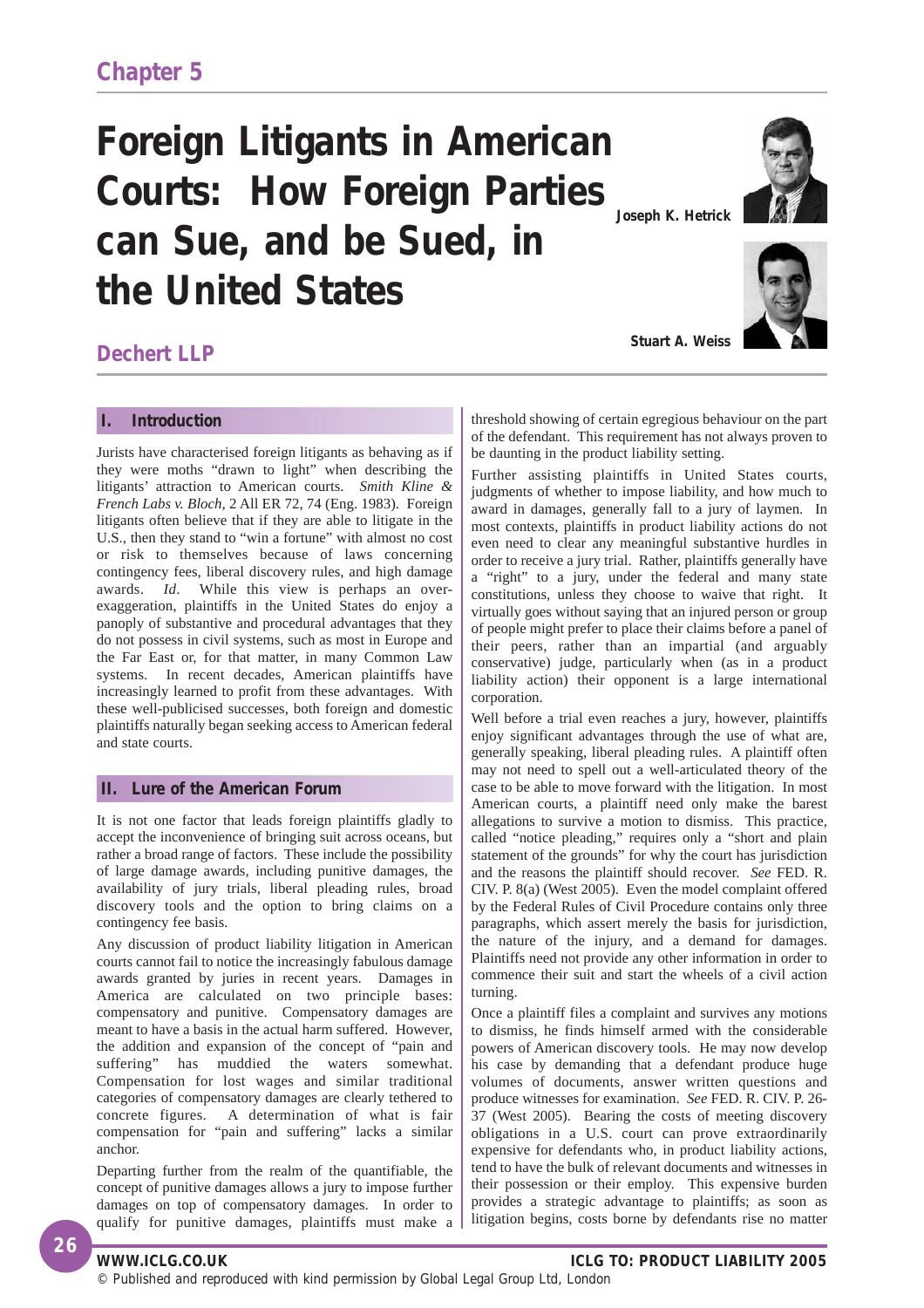how weak a plaintiff's case.

As litigation continues and costs mount for defendants, the typical product liability plaintiff has had to pay not the slightest sum of money. The United States legal system permits plaintiffs' lawyers to take cases on "contingent fee" arrangements, and they frequently do so. Under such arrangement, the plaintiff pays no costs to his attorneys unless the plaintiff prevails at trial, in which case the lawyers take a substantial share of the judgment - generally thirtythree percent, and sometimes as much as fifty percent. Not only are such arrangements uncommon in other legal systems, in many countries they are illegal.

Finally, in contrast to other Common Law systems, a failing plaintiff bears no responsibility for a defendant's legal bills. With no costs up front, no downside risks at the conclusion and a range of advantages throughout the process, it is no surprise that a product liability (or any other) plaintiff would seek access to United States courts.

#### **A. Jurisdiction Over Foreign Plaintiffs**

It is clear that plaintiffs may wish to pursue their claims in American courts, but can foreign plaintiffs actually do so? If they can, in which courts may they bring their actions? Initially, the answers to these questions would be yes, they can, and plaintiffs will likely have access to a variety of state and federal venues.

The question of whether a court may hear a plaintiff's case is governed by an inquiry into "jurisdiction," the Common Law equivalent of the Civil Law's concept of "competence." In order to hear a given case, a U.S. court must have both subject matter and personal jurisdiction. Unless a plaintiff can show that a court has each, the court is unable to hear the case.

Subject matter jurisdiction concerns whether the claim presented is within a category of issues that a particular court has the power to hear. For current purposes, it is sufficient to say that American state courts are courts of general subject matter jurisdiction. With some exceptions not relevant here, a state court can hear claims on any issue, which includes product liability claims. The federal courts, on the other hand, are courts of limited subject matter jurisdiction. Federal courts only have subject matter jurisdiction in certain classes of cases. One basis for federal subject-matter jurisdiction is "diversity" of the parties, where the amount in dispute is in excess of US \$75,000. 28 U.S.C. § 1332 (2005). Put simply, the parties are diverse when the plaintiff and defendant are not citizens of the same state. Thus, in any action against a U.S. company by a foreign plaintiff, diversity of the parties will exist. Assuming the "amount in controversy" is in excess of US \$75,000 (a safe assumption in the product liability context), a federal court will have subject matter jurisdiction over a product liability claim by a foreign national against a domestic corporation.

In addition to establishing subject matter jurisdiction, plaintiffs also must show that a court has personal or territorial jurisdiction. Traditionally, a court had personal jurisdiction over its citizens and those who could be found in, or who possessed property within, the boundaries its authority. *Pennoyer v. Neff*, 96 U.S. 714, 733 (1877). As this concept evolved with industrialisation, courts increasingly found that corporations were subject to

jurisdiction in any state when they had "certain minimum contacts . . . such that the maintenance of the suit does not offend traditional notions of fair play and substantial justice." *Int'l Shoe v. Washington*, 326 U.S. 310, 316 (1945). Manufacturers of widely-distributed products typically find themselves subject to personal jurisdiction in numerous fora. The practical effect of the foregoing is that foreign product liability plaintiffs suing American corporations will usually have the ability to select from a wide array of American courts, including state or federal district courts. This should only make litigating in the United States more attractive to foreign plaintiffs - not only do they benefit from all the procedural and substantive rules discussed above, they also have the power to select the court and jurisdiction where all of those factors run most strongly in a plaintiff's favour, and where the most favourable substantive law and sympathetic jury may be found. Rather than offend basic notions of American jurisprudence, this fact finds itself buttressed by the axiomatic principle that a plaintiff's choice of forum is entitled to great deference. *Piper Aircraft Co. v. Reyno*, 454 U.S. 235, 255-56 (1981); *Dowling v. Hyland Therapeutics Div*., 767 F. Supp. 57, 58 (S.D.N.Y. 1991).

#### **B. Forum Non Conveniens**

At this point, it might appear that the prospect of litigating in the United States constitutes a foreign plaintiff's dream come true. Save the last two words, that phrase might be accurate. American courts have developed doctrines that make it quite challenging for foreign plaintiffs to convert the ethereal into the actual.

While legal and political movements to dampen litigation have yet to achieve any global reform, product liability cases brought by foreign plaintiffs compose one of the categories of cases in which pro-reform forces have met with the most success. The impetus for turning away foreign plaintiffs has come not from the political branches, but from the judiciary itself. Relying on the traditional notion of *forum non conveniens*, the courts in recent decades routinely have dismissed foreign claims.

Just because an American court has jurisdiction to hear a claim does not mean that it must do so. Several grounds exist upon which it can decline to adjudicate a dispute, one of these grounds being known as the doctrine of *forum non conveniens*. It holds, that a court may decline to exercise jurisdiction when litigation makes more sense - is more convenient - elsewhere.

#### **1. The Federal Test**

The United States Supreme Court has developed a flexible approach to *forum non-conveniens*, which federal courts employ to evaluate whether a case ought to be dismissed on those grounds. The general framework was first announced in *Gulf Oil Corp. v. Gilbert*, 330 U.S. 501 (1947). As an initial matter, a court must find that there is an adequate available forum elsewhere. This condition is easily satisfied in most cases. If all parties may be brought before a particular court, it is generally considered adequate. That the alternate forum provides different substantive law, a lower likelihood of success or less significant available remedies does not render an alternative forum inadequate.

Once a court satisfies itself that an acceptable alternative forum exists, it must weigh a variety of private and public considerations before reaching the decision of whether to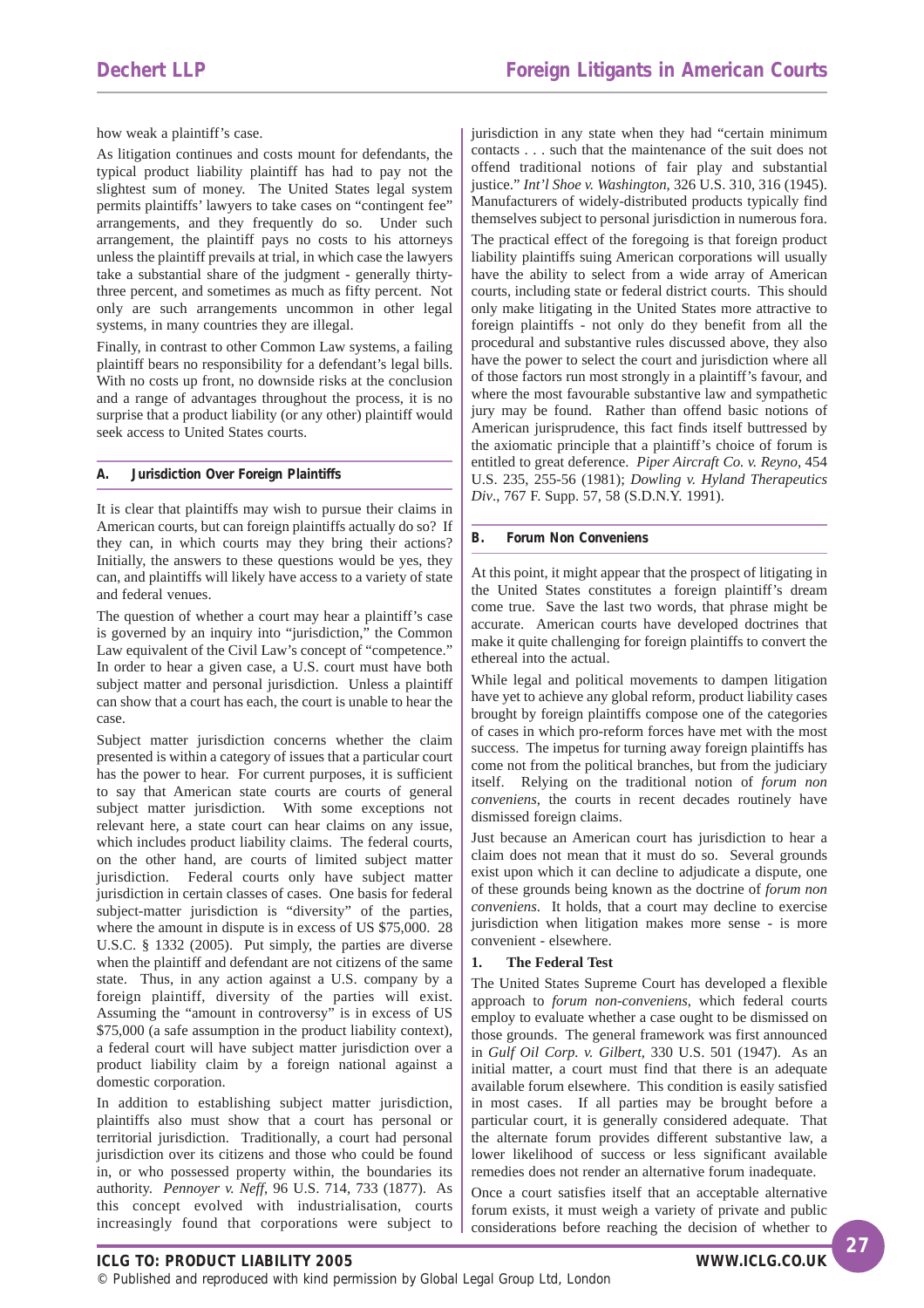hear the case or send it back from whence it came. The private considerations include: access to evidence, availability and cost of compelling the presence of unwilling witnesses, the ability to view locations relevant to the action, and general considerations of ease, cost and timeliness. *Id*. at 508. While the *Gulf Oil* Court held that a plaintiff's choice of forum ought to be disturbed only when a weighing of the factors strongly favors the defendant's position, it also made clear that courts should not permit plaintiffs to choose a forum to harass a defendant. *Id*. at 507.

A court must also consider a multitude of public factors. These factors include, among others: administrative difficulties related to court congestion; the imposition of jury duty upon a community that bears no relation to the controversy; the interest in having "localized controversies" decided by local courts; and the appropriateness of having a local court make determinations with regard to its own local law. *Id*. at 508-09. If the public factors weigh in favour of the defendant, then a foreign plaintiff is unlikely to succeed in keeping the action in the United States.

The Supreme Court addressed the question of *forum non conveniens* in the products liability context for the first time in *Piper*, 454 U.S. at 235. In that case, an action was brought by the representative of the estates of British subjects who perished in an airplane crash in Scotland. The only connection the suit had to the United States was the fact that the manufacturers of the plane and its propellers were American companies. The plaintiffs admitted that the action was filed in the United States solely because its laws regarding liability, capacity to sue, and damages were more favourable than those of foreign courts. *Id*. at 240. Thus, it was the plaintiffs' position that the case should not be dismissed on forum non conveniens grounds because it would result in an unfavourable change in substantive law.

The Supreme Court rejected the assertion and held that even the "possibility of a change in substantive law should ordinarily not be given conclusive, or even substantial, weight in the forum non conveniens inquiry." *Id*. at 247. In its decision, the court made it clear that it was consciously limiting the access foreign plaintiffs have to United States courts. It explained that if it had reached a contrary result, "American courts, which are already extremely attractive to foreign plaintiffs, would become even more attractive. The flow of litigation into the United States would increase and further congest crowded courts." Id. Accordingly, a change in substantive law would only be given substantial weight when "the alternative forum is so inadequate or unsatisfactory that it is no remedy at all." *Id*. at 254.

The court also re-balanced the scales of the *forum non conveniens* analysis in terms of according deference to a plaintiff's choice of forum. Whereas the traditional rule was to give plaintiffs' choice of forum great deference, the *Piper* Court held that foreign plaintiffs were not entitled to any such deference. This conclusion significantly impaired the ability of foreign plaintiffs to maintain their actions in U.S. courts.

#### **2. State Approaches**

While a *forum non conveniens* analysis in state court would have to proceed under the relevant state's particular laws and precedents, in reality, the analysis tends to be very similar to the federal approach. For example, the California Supreme Court explicitly adopted the framework of *Gulf Oil* in 1954. *Price v. Atchinson, Topeka & Santa Fe Ry. Co.,* 268 P.2d 457

(Cal. 1954). This approach seems to be the most common, but the doctrine may have slight variations and, in a handful of states, the doctrine may not exist at all. Daniel J. Dorward, The Forum Non Conveniens Doctrine and the Judicial Protection of Multinational Corporations for Forum Shopping Plaintiffs 19 U. PA. J. INT'L ECON. L. 141, 164- 65 (1998); David W. Robertson and Paula Speck, *Access to State Courts in Transnational Personal Injury Cases* 68 TEX. L. REV. 937, 950-51 (1990). Thus, the practitioner is urged to investigate the statutes and case law of the individual state.

#### **C. Dismissals**

Courts in the United States increasingly have relied on *forum non conveniens* to keep foreign product liability actions out of United States courts, so much so, that this has become the expected result. Following *Piper*, courts have found that a foreign court provides an adequate forum, even when the substantive foreign law offers plaintiffs significantly diminished prospects of recovery. *Proyectos Orchimaex de Costa Rica v. E.I. DuPont de Nemors & Co*., 896 F. Supp. 1197, 1201 (M.D. Fla. 1995). For example, a state court found that a US \$10,000 recovery limit does not render a foreign forum inadequate; nor does a requirement of massive filing fees, the presence of a heavily congested and backlogged judicial system, and far-less favorable tort remedies. *In re Union Carbide Corp. Gas Plant Disaster at Bhopal, India,* 634 F. Supp. 842, 847-52 (S.D.N.Y. 1986); *Wolf v. Boeing Co.,* 810 P.2d 943, 948-49 (Wash. Ct. App. 1991). Some courts have allowed dismissal on the ground of *forum non conveniens* even when the suit might be timebarred by the foreign country's statute of limitations. Lonny S. Hoffman, *Forum Non Conveniens- State and Federal Movements* SF13 Ali-Aba 135, 144 (Nov. 2000). Perhaps most remarkable is that a court even upheld a dismissal on the ground of *forum non conveniens* when, due to political conflicts, no alternative forum was actually available at the time. *Islamic Rep. of Iran v. Pahlavi*, 467 N.E.2d 245 (N.Y. 1984).

Despite the trend indicating that United States courts will dismiss product liability claims brought by foreign plaintiffs, domestic defendants cannot count on such a result. Because the *forum non conveniens* analysis invokes a multi-factored balancing test, under no situation can the expected result be the anticipated result. Courts have broad discretion when making such determinations and the results of a motion to dismiss on these grounds will vary depending on the judge entertaining it and the specific facts making up the case at issue.

Examples of courts that have rejected a *forum non conveniens* argument include several that cannot easily be reconciled with the broader trend discussed above. For example, some courts have concluded that Bolivia and India could not provide an adequate alternative forum due to issues of corruption and congestion in their judicial systems. *Eastman Kodak Co. v. Kavlin*, 978 F. Supp. 1078, 1085 (S.D. Fla. 1997); *Bhatnagar v. Surrendra Overseas LTD*, 52 F.3d 1220, 1225-30 (3d. Cir. 1995). Moreover, contrary to their other judicial brethren, some courts have found that if an action would be time-barred in the foreign jurisdiction, then dismissal on *forum non conveniens* grounds is inappropriate. *Silicone Gel Breast Implants*, 887 F. Supp. 1469, 1475. Thus, while *forum non conveniens* can be an effective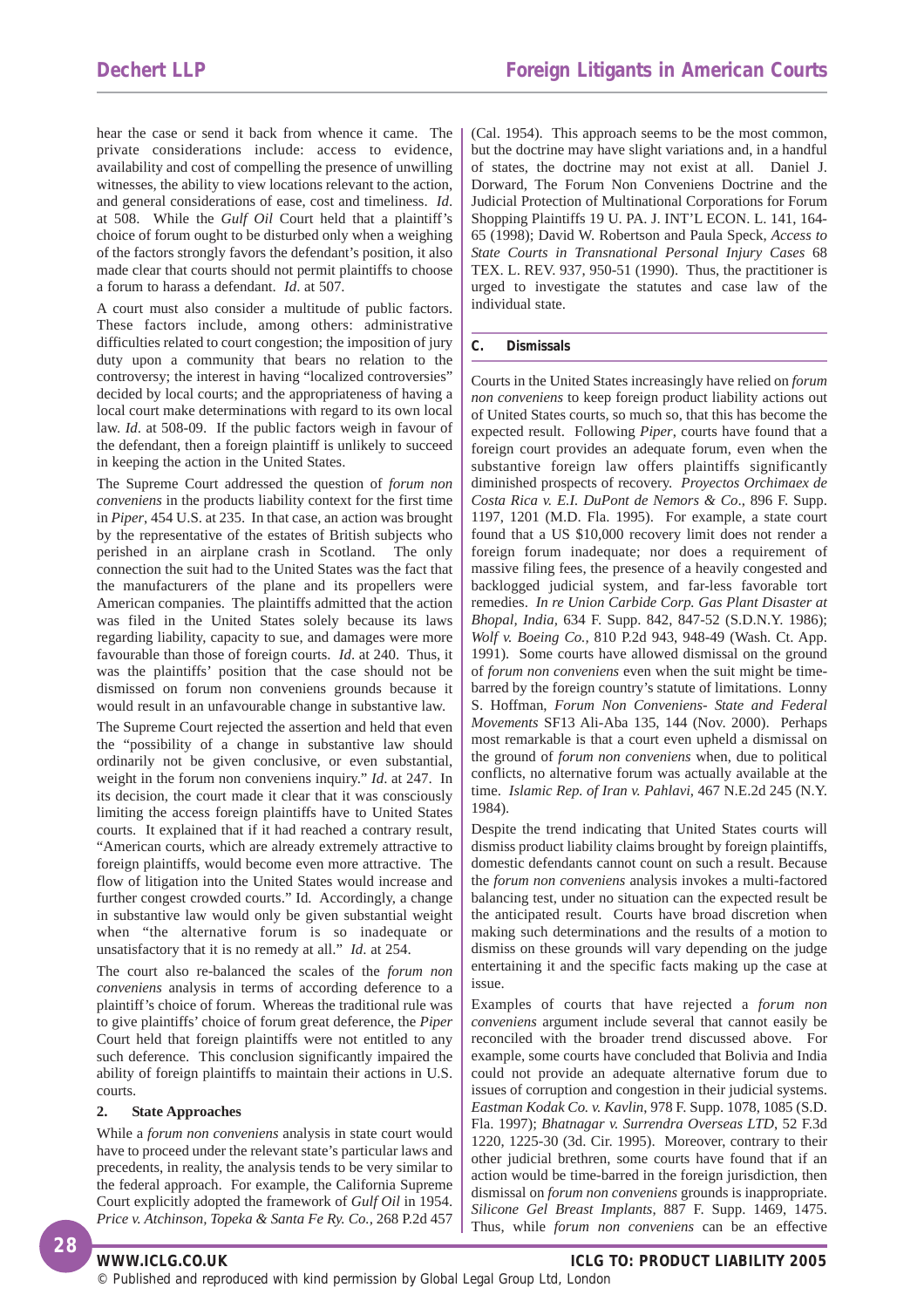method for dismissing foreign plaintiffs' lawsuits, the results are not guaranteed.

Even if defendants could count on a dismissal on the ground of *forum non conveniens*, they should still take pause. Recent trends indicate that a favourable result on a motion to dismiss on the ground of *forum non conveniens* may come with strings attached. Prior to entering an order dismissing a case on the ground of *forum non conveniens*, courts have required defendants to make various concessions including agreeing to submit to process in foreign courts, agreeing to accept any judgment reached by that court and waiving statute of limitations defences. See, e.g., *In re Silicone Gel Breast Implants Prod. Liab. Litig*., 887 F. Supp. at 1479; *Kilvert v. Tambrands, Inc.,* 906 F. Supp. 790, 798 (S.D.N.Y. 1995); *Ministry of Health v. Shiley*, 858 F. Supp. 1426, 1442 (C.D. Cal. 1994).

In short, a defendant should not expect to receive a *forum non conveniens* dismissal, and will need to muster the very best argument to succeed - and even then, there may be a price to be paid.

#### **III. Fear of the American Forum**

The same factors that lead foreign plaintiffs to bring suit across oceans, strike fear in the minds of foreign defendants who wish to avoid the inconvenience and arguably hostile and unfamiliar environment of American jurisdiction. These defendants shudder at the possibility of large damage awards, including punitive damages, the availability of jury trials, liberal pleading rules, broad discovery tools, and plaintiffs' attorneys who will work on a contingent fee basis. Though foreign defendants may wish to avoid American jurisdiction, can they actually do so? The answer to this question is yes; however, they should engage in strategic planning if they desire to insure an appropriate result.

#### **A. Jurisdiction Over Foreign Defendants**

As discussed above, plaintiffs must establish both subject matter and personal jurisdiction over a foreign defendant. Further, the existence of subject matter jurisdiction is rarely an issue in a products liability matter involving a foreign party. Therefore, the remainder of this article will focus on the limits of personal jurisdiction over foreign defendants.

#### **B. Personal Jurisdiction**

When a plaintiff institutes suit against a foreign defendant, an American court will engage in a two-step inquiry to determine if the court can assert personal jurisdiction. First, it the will determine if the state legislature has granted statutory authority for the exercise of jurisdiction. Provided such statutory authority exists, the court will then consider whether an exercise of such jurisdiction is consistent with traditional notions of "fair play" inherent in the U.S. Constitution.

#### **1. Statutory Authority**

In the majority of cases, a state's "long arm" provision will serve as statutory authority for jurisdiction. Some state long arm statutes grant jurisdiction to the state's courts to the extent permissible under the United States Constitution. In other jurisdictions, however, the state long arm statute provides either a specific list of enumerated relationships or a stated nexus between the defendant and the forum that allow for jurisdiction. No bright line rule exists with regard to these states. Instead, the courts engage in fact specific inquiries. This article will not focus on state long arm statutes, as even the most restrictive state long arm statute will likely provide for jurisdiction in a products liability matter.

#### **2. Minimum Contacts**

Once a court determines that it can exercise jurisdiction under a state long arm statute, the court will consider if doing so will violate the due process clauses of Fifth and the Fourteenth Amendments of the United States Constitution. In the last half of the twentieth century, the Supreme Court set forth the basic analysis that should be conducted to determine whether jurisdiction over a defendant is proper. First, the defendant must have minimum contacts with the jurisdiction such that the exercise of personal jurisdiction would not "offend traditional notions of fair play and substantial justice." *Int'l Shoe*, 326 U.S. at 316. Second, the defendant must have "purposefully avail[ed] itself of the privilege of conducting activities in the forum state" such that the defendant should have reasonably foreseen that a plaintiff would pursue litigation in that jurisdiction. *World-Wide Volkswagen Corp. v. Woodson*, 444 U.S. 286, 297 (1980) (citation omitted). Under this purposeful availment standard, the mere fact that a defendant's product enters a state does not subject that manufacturer to personal jurisdiction in that forum.

The question of how a defendant "purposefully avails" itself to the privileges provided by a forum and makes itself amenable to litigation in that forum became more complicated in 1987 when the Supreme Court decided the products liability case of *Asahi Metal Industries Co., Ltd. v. Superior Court*, 480 U.S. 102 (1987). In Asahi, the Court found that the state of California could not exercise personal jurisdiction over a Japanese manufacturer of component parts. Due to the divisiveness of the *Asahi* opinion, however, the court failed to set clear guidelines for litigants and judges in future cases.

The plaintiff, in *Asahi*, was injured in a motorcycle accident in California. He filed suit in California against various parties including Cheng Shim, a Taiwanese manufacturer, alleging a defect in the motorcycle's rear tire and tube. Cheng Shin filed a cross-complaint for indemnification against Asahi Metal Industry Co., the Japanese manufacturer of the tube's valve. The plaintiff eventually settled his claim against all defendants except Asahi. Asahi challenged the court's assertion of personal jurisdiction. While the United States Supreme Court unanimously agreed that assertion of jurisdiction over the company would violate due process, the court's members did not present a uniform rationale for their decision.

Five of the nine justices found that Asahi had minimum contacts with the state of California by its mere act of placing a product in the stream of commerce; however, all of the justices except for one held that despite these minimum contacts it would be "unreasonable and unfair" for California to hear this case because of the burden placed on Asahi in defending itself in a foreign legal system. Moreover, they found California had very little interest in deciding an indemnification issue between two foreign defendants. *Id.* at 116.

**29**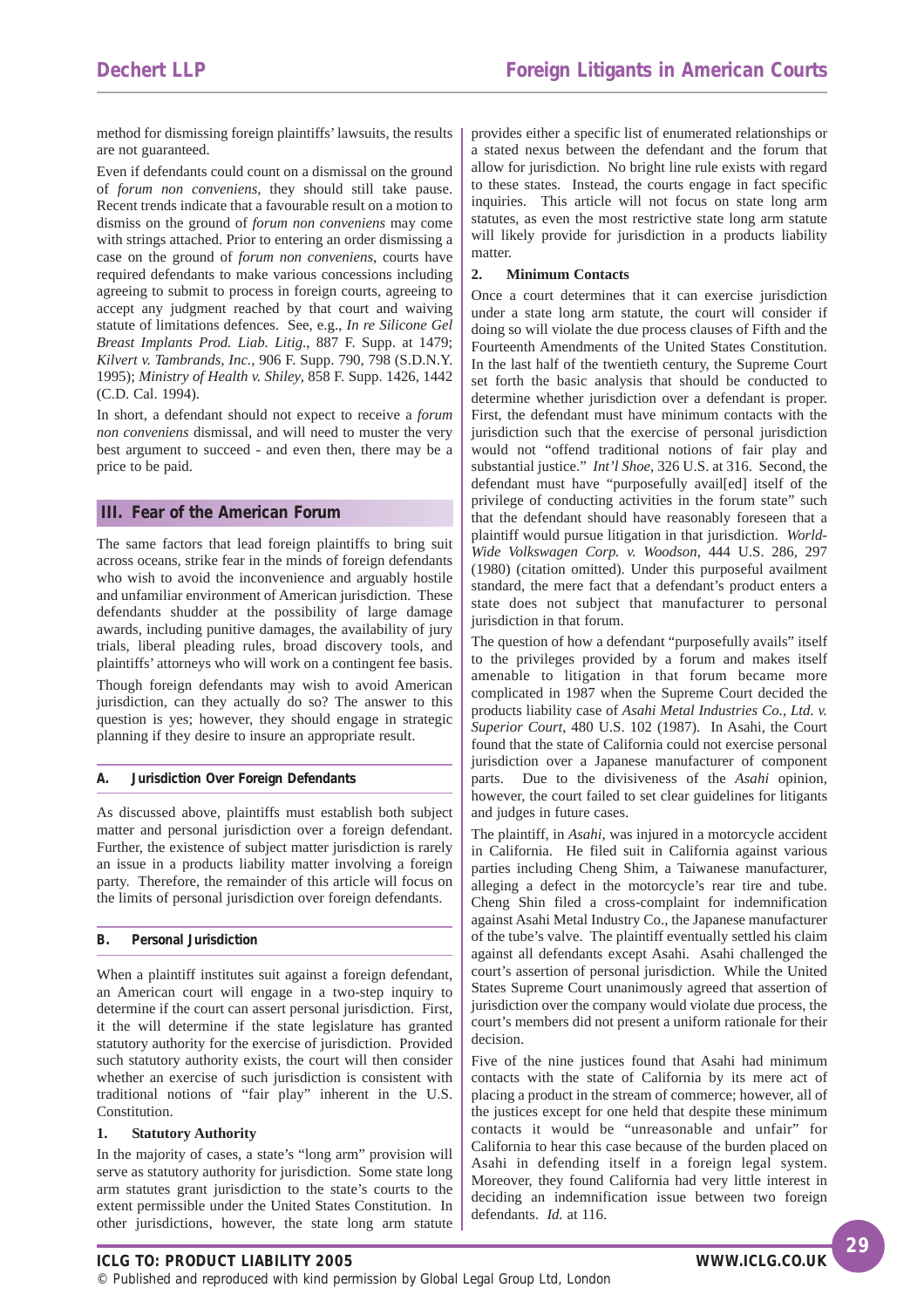In a plurality opinion three justices joined Justice O'Connor, who wrote that Asahi did not maintain the requisite minimum contacts for California to assert jurisdiction as such contacts could only occur "by an action of the defendant purposefully directed toward the forum State." *Id* at 112. Referred to as the "purposeful availment" standard, O'Connor wrote that factors such as "designing the product for the market in the forum State, advertising in the forum State, establishing channels for providing regular advice to customers in the forum State, or marketing the product through a distributor who has agreed to serve as the sales agent in the forum State" would have demonstrated "contacts," however, Asahi did not engage in such actions. *Id*. In contrast to the purposeful availment standard, three justices joined Justice Brennan in his "stream of commerce" opinion that Asahi had minimum contacts with California stating that as long as a manufacturer "is aware that [its] final product is being marketed in [a] forum State, the possibility of a lawsuit there cannot come as a surprise." *Id.* at 117. Justice Stevens, in a separate concurrence, joined the majority of justices in his opinion that it would violate due process for California to exercise jurisdiction over Asahi, however, he refused to decide the minimum contacts issue, instead discussing the purposeful availment standard in the abstract. *Id*. at 121.

The ever-changing alliances and varied opinions that emerged from the *Asahi* opinion left litigants wondering how either the minimum contacts or the purposeful availment analysis would ultimately be decided in later litigation. Lower courts, therefore, often struggle with this analysis and decisions vary widely.

#### **C. Dismissals - Recommendations**

To avoid being subject to the risks and burdens of litigation in the United States, foreign parties should engage in certain strategic planning mechanisms. While no strategy offers a full-proof solution, the following proposals can strengthen a foreign party's ability to stay out of U.S. courts.

#### **1. Refrain From Direct Sales, Shipping and Marketing**

Foreign parties who wish to avoid the reach of American courts should avoid direct sales and shipping to American jurisdictions. For example, courts in Texas and California refused to grant motions to dismiss because foreign defendants directly sold their products in those jurisdictions in "mass quantities" for a number of years. *S.P.A. Giacomini v. Lamping,* 42 S.W.3d 265, 273 (Tex. App. 2001); *In Cassier Mining Corp. v. Superior Court of Orange County*, 78 Cal. Rptr. 2d. 167 (Cal. App. 1998).

Foreign parties seeking to avoid American jurisdiction also should avoid targeting their advertisements to residents of a forum state. Such direct-to-consumer advertising will weigh against a defendant in jurisdictions using the minimum contacts test. For instance, in *Turpin v. Mori Seiki Co., Ltd*., a federal district court held that the defendant had "purposefully availed" itself of the protection of the forum state by providing brochures to help distributors market its products in the U.S. and publishing promotional literature advertising that the company had a Boston office (which was actually the office of a dealer or a subsidiary). 56 F. Supp. 2d 121, 127-28 (D. Mass. 1999).

#### **2. Monitor Internet Infrastructure and Contacts**

The internet creates a new realm of exposure to American jurisdiction for foreign entities. Therefore, it remains important for foreign parties that wish to avoid American courts to monitor their internet dealings with residents of American jurisdictions. American courts have adopted a sliding scale approach with regard to jurisdiction created by internet exposure. *Zippo Mfg. Co. v. Zippo Dot Com, Inc*., F. Supp. 1119, 1124 (W.D. Pa. 1997). The more embracing the interaction between the entity's website and residents of the forum state, the more likely a court will assert personal jurisdiction.

One end of the sliding scale consists of websites established for the primary purpose of conducting business activities with residents of other jurisdictions, which will subject parties to jurisdiction. *Compuserve Inc. v. Patterson,* 89 F.3d 1257 (6th Cir. 1996). The other extreme of the scale includes passive websites where companies merely post information, rather than conduct business activities. These websites will not subject companies to U.S. jurisdiction. *Bensusan Restaurant Corp. v. King*, 937 F. Supp. 295 (S.D.N.Y. 1996), aff'd 126 F.3d 25 (2d Cir. 1997). The middle of the scale contains the difficult cases. These types of websites provide some interaction between forum state consumers and the corporation; however, the interaction does not result in consistent business activity or communication. Courts hearing the cases in the middle scale will address personal jurisdiction on a case-by-case basis focusing on whether the defendant targeted residents of the forum state. *Millennium Enter. Inc. v. Millennium Music*, L.P. 33 F. Supp. 907 (Ore. 1999).

#### **3. Maintain Corporate Formalities**

Plaintiffs can attempt to bring actions against foreign defendants in American courts by citing the activities of related American entities (typically subsidiary or parent corporations of the foreign defendant). If the plaintiff can demonstrate that the subsidiary constitutes a mere extension of the parent or vice versa, the foreign entity can find itself subject to American jurisdiction. *See, e.g., Hawes v. Honda Motor Co., Ltd*., 738 F. Supp. 1247 (E.D. Ark. 1990). Furthermore, a foreign corporation that itself maintains operations in the United States will be hard-pressed to avoid personal jurisdiction in a forum in which those operations are based.

#### **4. Avoid Territorial or Exclusive Agreements with American Distributors**

Foreign parties who wish to avoid the reach of American courts should avoid territorial and exclusive agreements with American distributors. Treatment of supplier to distributor relationships varies from state to state; however, the mere fact that a product is sold to a distributor rather than directly to customers in a particular state is not an effective method for avoiding liability. *See, e.g., S.P.A. Giacomini*, 42 S.W.3d at 273.

When considering personal jurisdiction, courts view certain supplier to distributor relationships in a more skeptical manner than others. Courts typically find that defendants who maintain exclusive relationships with American distributors, or that impose territorial restrictions on American distributors, possess minimum contacts with states in which those distributors are located or in which those distributors regularly conduct business. *See Lister v. Marangoni Meccanica, S.P.A*., 728 F. Supp. 1524, 1528 (D.